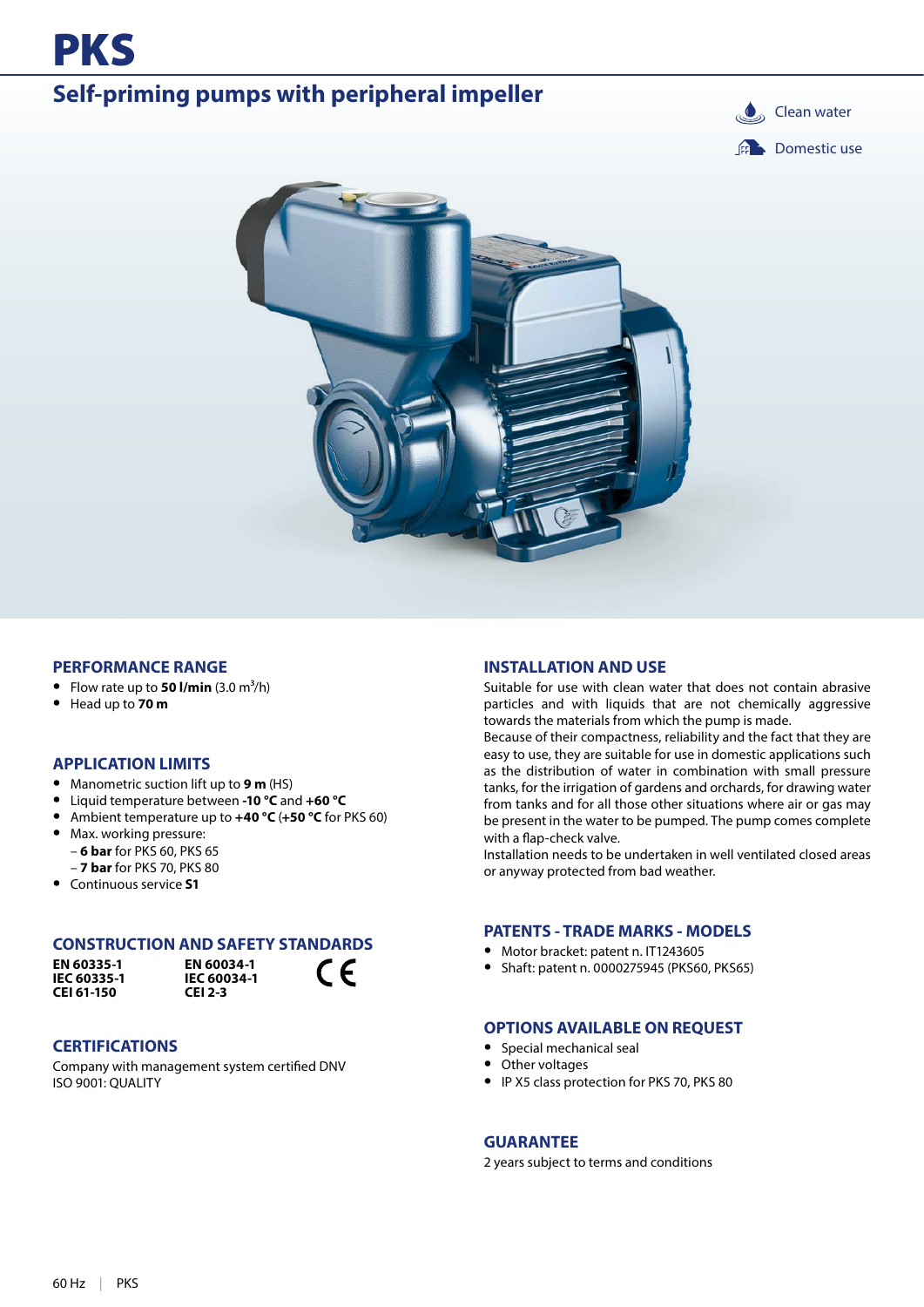

#### **CHARACTERISTIC CURVES AND PERFORMANCE DATA** 60 Hz  $n=$  3450 min<sup>-1</sup> HS= 0 m



|                | <b>MODEL</b>       |      | POWER (P2) |                 | $m^3/h$         | 0  | 0.3 | 0.6  | 0.9  | 1.2 | 1.5  | 1.8 | 2.1  | 2.4 | 2.7  | 3.0 |
|----------------|--------------------|------|------------|-----------------|-----------------|----|-----|------|------|-----|------|-----|------|-----|------|-----|
| Single-phase   | <b>Three-phase</b> | kW   | <b>HP</b>  | ▲               | Ο<br>l/min      | 0  | 5   | 10   | 15   | 20  | 25   | 30  | 35   | 40  | 45   | 50  |
| <b>PKSm 60</b> | <b>PKS 60</b>      | 0.37 | 0.50       |                 |                 | 40 | 38  | 33.5 | 29   | 24  | 19.5 | 15  | 10   | 5   |      |     |
| <b>PKSm 65</b> | <b>PKS 65</b>      | 0.55 | 0.75       | IE <sub>2</sub> |                 | 55 | 50  | 45.5 | 40.5 | 36  | 31   | 27  | 22   | 17  | 12.5 | 8   |
| <b>PKSm 70</b> | <b>PKS 70</b>      | 0.60 | 0.85       |                 | <b>H</b> metres | 65 | 62  | 57   | 52   | 47  | 42   | 37  | 32   | 27  | 22   | 18  |
| PKSm 80        | <b>PKS 80</b>      | 0.75 |            | IE <sub>3</sub> |                 | 70 | 66  | 61   | 56   | 51  | 46   | 41  | 36.5 | 31  | 27   | 22  |

Three-phase motor efficiency class (IEC 60034-30-1)

#### **STANDARD INSTALLATION**



**Q** = Flow rate **H** = Total manometric head **HS** = Suction height Tolerance of characteristic curves in compliance with EN ISO 9906 Grade 3B.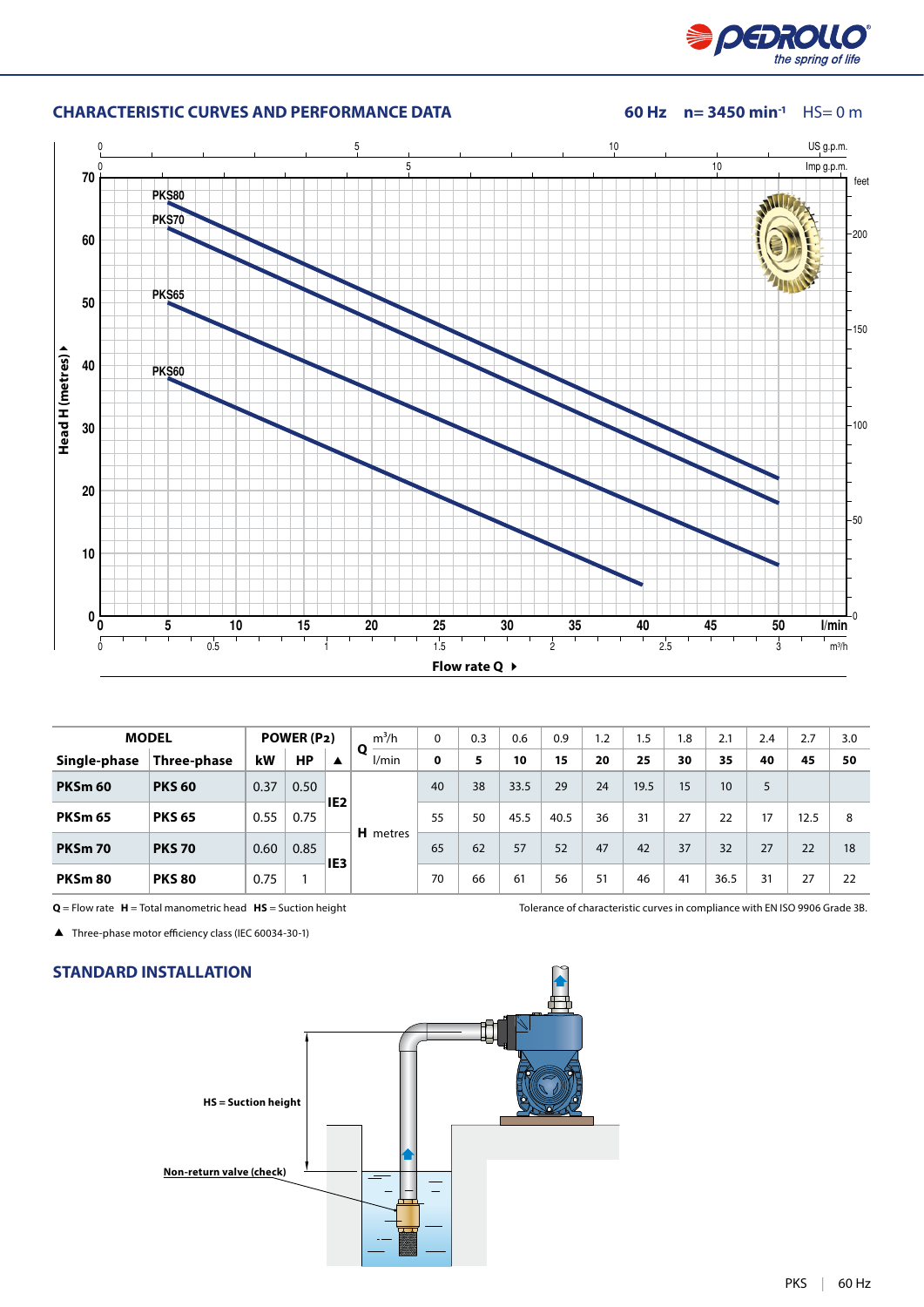# PKS

#### **POS. COMPONENT CONSTRUCTION CHARACTERISTICS**

| 1              | <b>PUMP BODY</b>       | Cast iron with threaded ports in compliance with ISO 228/1<br>and a built-in flap-check valve in the suction port |                             |                             |                  |            |  |  |  |  |
|----------------|------------------------|-------------------------------------------------------------------------------------------------------------------|-----------------------------|-----------------------------|------------------|------------|--|--|--|--|
| $\overline{2}$ | <b>MOTOR BRACKET</b>   | Aluminium with brass insert (patented), reduces the risk of impeller seizure                                      |                             |                             |                  |            |  |  |  |  |
| 3              | <b>IMPELLER</b>        | Brass with peripheral radial vanes                                                                                |                             |                             |                  |            |  |  |  |  |
| 4              | <b>MOTOR SHAFT</b>     | Stainless steel AISI 431 (EN 10088-3 - 1.4104 for PKS 60, PKS 65)                                                 |                             |                             |                  |            |  |  |  |  |
| 5              | <b>MECHANICAL SEAL</b> | Seal                                                                                                              | <b>Shaft</b>                |                             | <b>Materials</b> |            |  |  |  |  |
|                |                        | <b>Model</b>                                                                                                      | <b>Diameter</b>             | Stationary ring             | Rotational ring  | Elastomer  |  |  |  |  |
|                |                        | <b>AR-12</b>                                                                                                      | $Ø$ 12 mm                   | Ceramic                     | Graphite         | <b>NBR</b> |  |  |  |  |
| 6              | <b>BEARINGS</b>        | <b>Pump</b>                                                                                                       | <b>Model</b>                |                             |                  |            |  |  |  |  |
|                |                        | <b>PKS 60-65</b>                                                                                                  | 6201 ZZ / 6201 ZZ           |                             |                  |            |  |  |  |  |
|                |                        | <b>PKS 70-80</b>                                                                                                  | 6203 ZZ / 6203 ZZ           |                             |                  |            |  |  |  |  |
| 7              | <b>CAPACITOR</b>       | <b>Pump</b>                                                                                                       | Capacitance                 |                             |                  |            |  |  |  |  |
|                |                        | Single-phase                                                                                                      | (220 V)                     | (110 V or 127 V)            |                  |            |  |  |  |  |
|                |                        | <b>PKSm 60</b>                                                                                                    | 10 $\mu$ F - 450 VL         | $25 \mu F - 250 \text{ VL}$ |                  |            |  |  |  |  |
|                |                        | <b>PKSm 65</b>                                                                                                    | $14 \mu F - 450 \text{ VL}$ | $25 \mu F - 250 \text{ VL}$ |                  |            |  |  |  |  |
|                |                        | PKSm 70                                                                                                           | $16 \mu F - 450 \text{ VL}$ | 60 $\mu$ F - 300 VL         |                  |            |  |  |  |  |
|                |                        | <b>PKSm 80</b>                                                                                                    | $20 \mu F - 450 \text{ VL}$ | 60 $\mu$ F - 300 VL         |                  |            |  |  |  |  |

**8 ELECTRIC MOTOR PKSm**: single-phase 220 V - 60 Hz with thermal overload protector incorporated into the winding. **PKS**: three-phase 220/380 V - 60 Hz or 220/440 V - 60 Hz.

> ➠ **The three-phase pumps are fitted with high performance motors up to P2=0.55 kW in class IE2 and from P2=0.60 kW in class IE3 (IEC 60034-30-1)**

- Insulation: class F
- Protection: IP X4